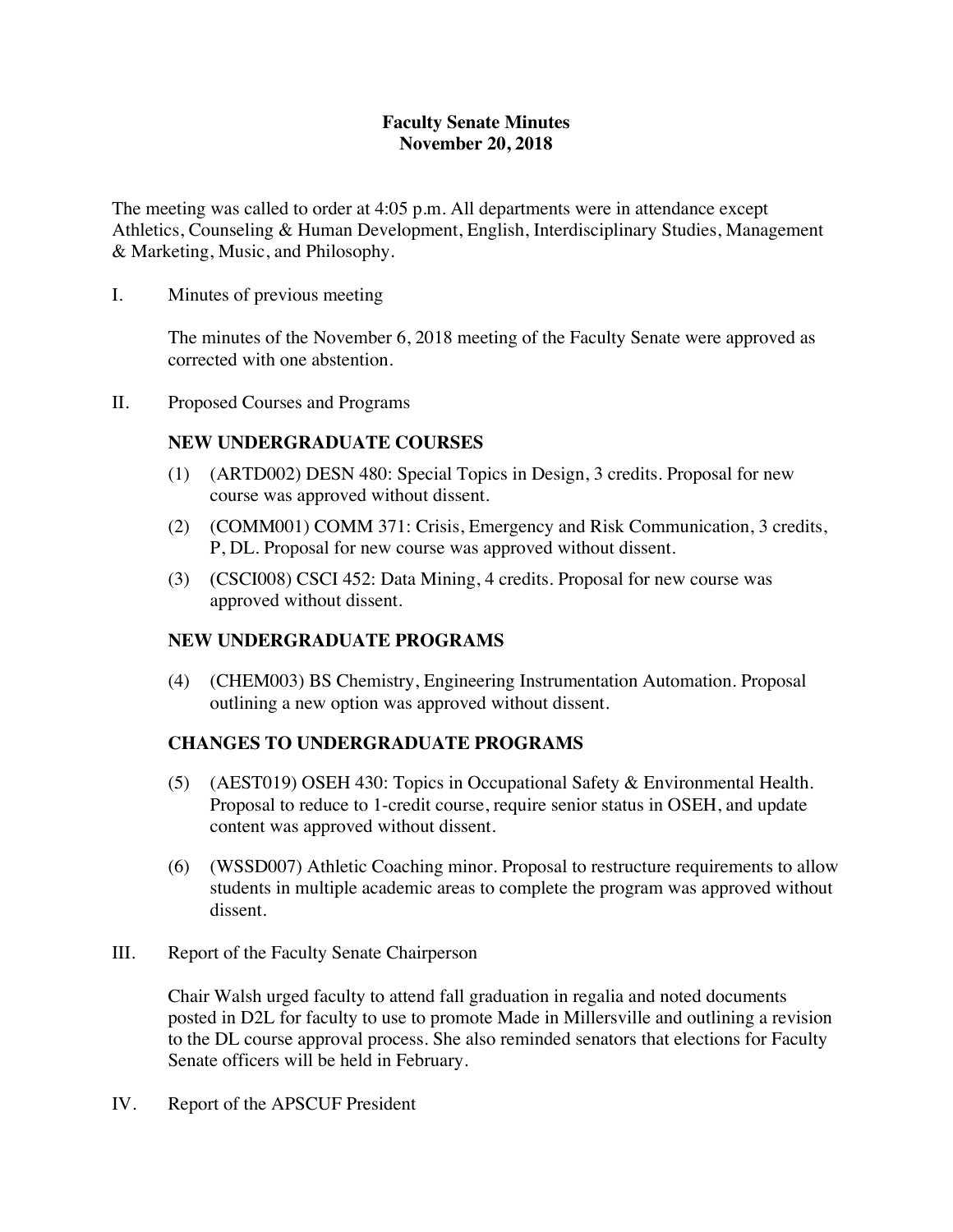President K. Smith announced plans for a bowling social December 7 and a gathering at Burt's Bottle Shop after commencement.

V. Report of the Student Government Association

SGA President Tintera reported on their constitution being approved, textbook grants available to students, plans to meet with the Title IX Coordinator, and work with Advancement to pursue funding for student grants. A concern was raised about student organization allocations.

VI. Report of the Graduate Student Association

None

VII. Report of the Administrative Officers

### **President**

President Wubah commented on Bard Hall housing Head Start for children of Millersville students, noting business partners providing support. Dr. Wubah also restated a Millersville commitment that expressions of hate like graffiti recently discovered on campus would not be tolerated and encouraged students and faculty to continue to reflect on the need for respect across campus. He also noted that Chancellor Greenstein will be speaking at fall commencement and urged faculty to join the celebration of students graduating.

#### **Associate Provost**

Associate Provost Delle noted that the First Year Seminar Task Force is being formed.

### **Registrar**

Ms. Hutchinson noted that reported students who stopped attending classes have been assigned a Z grade but remain on course rosters. She indicated that reporting for this semester can now be done concurrently with final grades.

VIII. Curricular Notices

### **CHANGES TO UNDERGRADUATE COURSES**

- (7) (WSSD018) WSSD 485: Psychology of Sport. Proposal to change name.
- (8) (NURS011) NURS 330: Ethics of Healthcare Innovation. Proposal to add DL format.

### **CHANGES TO UNDERGRADUATE PROGRAMS**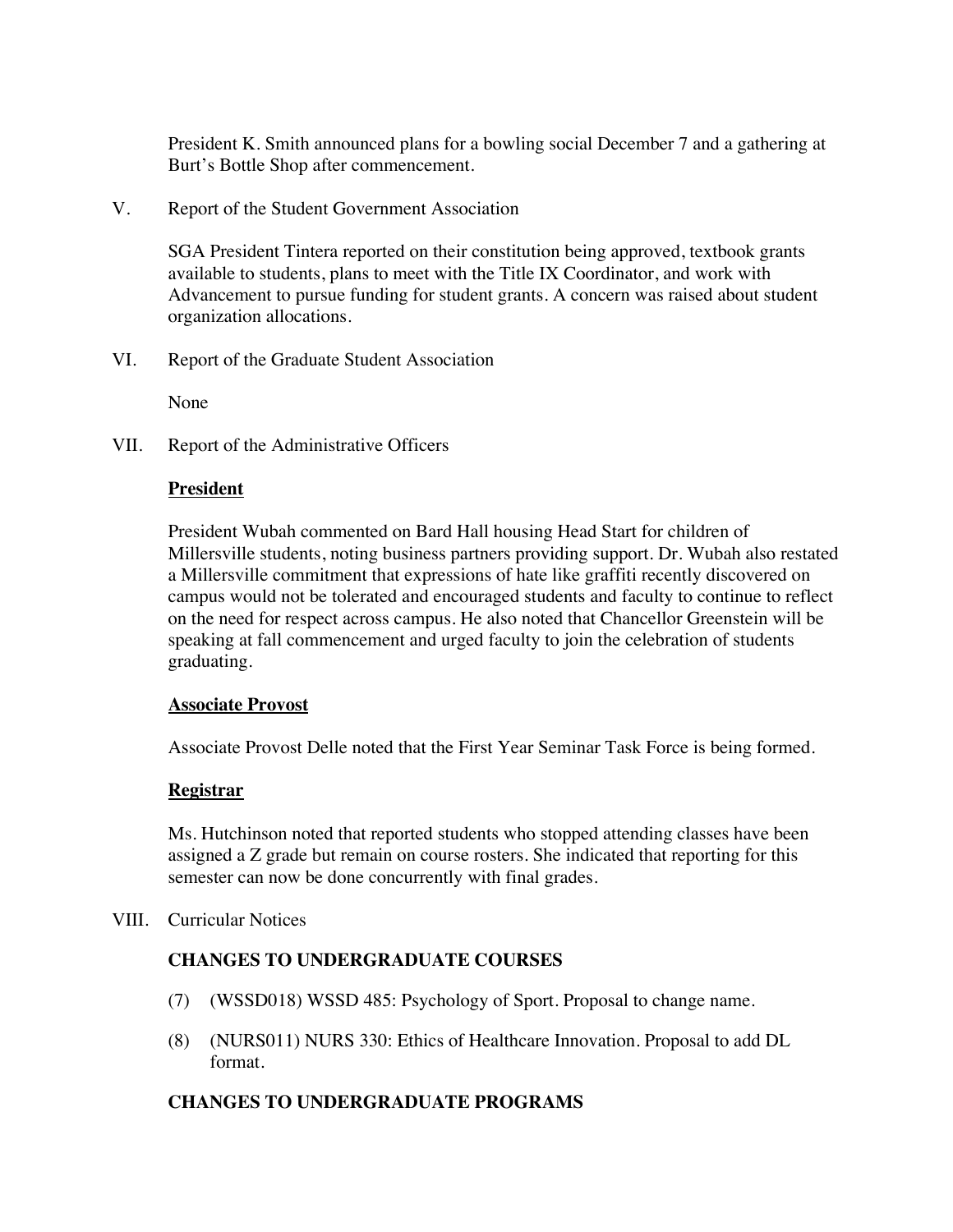- (9) (MUSI012) BA Music. Proposal to update curriculum.
- IX. Reports of the Faculty Senate Standing Committees

# **GERC**

Senator C. Smith distributed a proposal to add the term synchronous to the GenEd program documents to clarify the oral component required for P/D/FYI courses, especially for those taught online. A summary of campus discussions on this has been posted in D2L. Discussion was held regarding the change. Key points were:

- Technical advances and creative application of the requirement within course requirements should make this feasible.
- There is need for further clarification of the requirement that 20% of W course grades be based on written work.
- Oral discussions in face-to-face courses naturally have a synchronous exchange during oral presentations.
- Asynchronous responses to presentations may offer greater value by having more time for analysis to be integrated.
- There is latitude for faculty to implement oral components in creative ways, including posting of presentations that include questions or response time.
- It was noted that synchronous oral experiences do not have to include the entire class and could be small groups or interactions with peers not in the class.
- Clarifications of such details would be helpful on the guideline pages used by UCPRC working with faculty on related proposals.
- X. Reports of the Faculty Senate Special Committees

None

XI. Faculty Emeriti

None

XII. New Business

Discussion was held regarding implementation of the new program framework approach to request PASSHE approval for new programs. Senators were reminded that after PASSHE approval, complete curricular development will occur on campus through the normal process. It was noted that additional options or tracks of a program can be developed with only notification to PASSHE rather than additional approval. A Neuville/Blazer motion to approve the framework for a BS in Information Technology was approved with two abstentions.

An A Miller/Blazer motion to close nominations and elect the unopposed nominee for GCPRC Chair was approved without dissent.